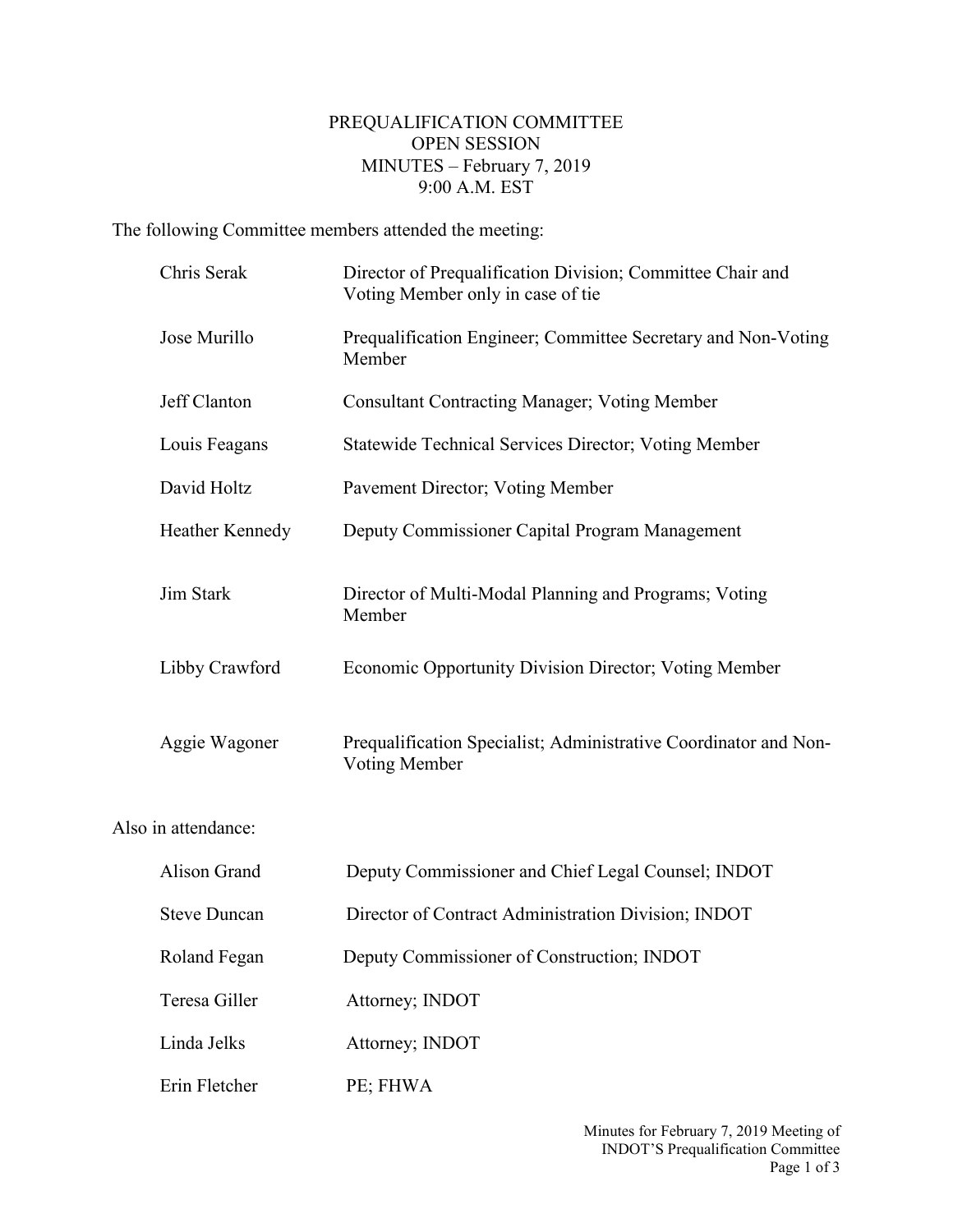Anthony Vilhauer Sr. Quality Assurance Analyst; INDOT

The Committee reviewed the following agenda items:

- 1. Call to Order and Welcome
- 2. Adoption of January 10, 2019 meeting minutes
- 3. WL Markers, Inc.
	- a. Matter Presentation
	- b. WL Markers, Inc.
- 4. New Business
- 5. Public Comment
- 6. Executive Session
- 7. Adjournment

## PREQUALIFICATION COMMITTEE MEETING OPEN SESSION February 7, 2019

Serak, Committee Chair, called the meeting to order at 9:06 a.m. EST. All Committee members were present, except Joe Novak, Joe Gustin and Jason Spreen.

- 1. Call to Order and Welcome
- 2. Adoption of January 10, 2019 meeting minutes.

Serak asked if there were any questions or other changes that needed to be made.

The members did not have any questions or additional changes.

Feagans moved to adopt the minutes from the January 10, 2019 meeting.

Holtz seconded the motion. All members voted in favor.

3. WL Markers, Inc.

WL Markers, Inc. withdrew its certificate of qualification on February 6, 2019. WL Markers, Inc. may not bid or subcontract for INDOT work until the firm's certificate of qualification is renewed.

4. New Business

There was no new business.

5. Public Comment